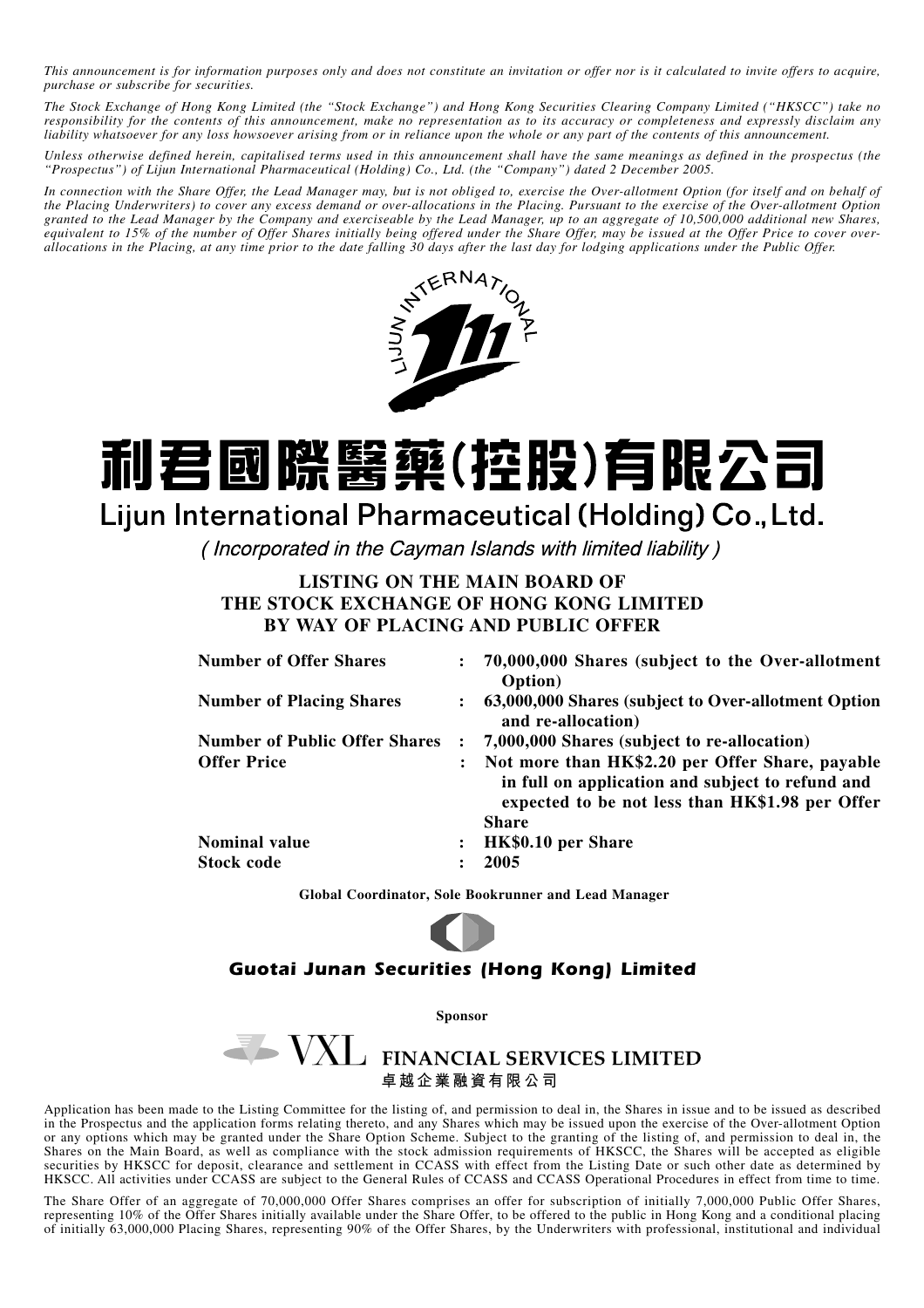investors. Investors may apply for the Offer Shares under the Public Offer or indicate an interest for Offer Shares under the Placing, but may not do both. Investors may only receive an allocation of Shares under either the Placing or the Public Offer, but not both. The Company has granted to the Lead Manager the Over-allotment Option which is exercisable by the Lead Manager, for itself and on behalf of the Placing Underwriters, at any time prior to the date falling 30 days after the last day for lodging applications under the Public Offer, to require the Company to allot and issue at the Offer Price up to an aggregate of 10,500,000 additional new Shares solely to cover any excess demand or over-allocations in the Placing. Up to a maximum of 700,000 Shares, representing 10% of the Public Offer Shares, are available for subscription by full-time employees of the Group (excluding the Directors, chief executive of the Company or the existing beneficial owner(s) of the Shares and any of their respective associates) on a preferential basis.

For allocation purposes only, the number of the Public Offer Shares initially available for subscription under the Public Offer, after deducting 700,000 Offer Shares which will be available for subscription by eligible full-time employees of the Group (excluding the Directors, the Company's chief executive or existing beneficial owners of the Shares or any of their respective associates) on PINK application forms, will be divided equally into two pools: pool A and pool B. The Public Offer Shares in pool A will be allocated on an equitable basis only to applicants who have validly applied for Public Offer Shares with an aggregate subscription price of HK\$5 million (excluding brokerage, SFC transaction levy and Stock Exchange trading fee payable thereon) or less. The Public Offer Shares in pool B will be allocated on an equitable basis only to applicants who have validly applied for Public Offer Shares with an aggregate subscription price of more than HK\$5 million (excluding brokerage, SFC transaction levy and Stock Exchange trading fee payable thereon) and up to the total initial value of pool B. Applicants should be aware that applications within the same pool, and as well as between different pools, are likely to receive different allocation ratios. If Public Offer Shares in one (but not both) of the pools are undersubscribed, the unsubscribed Public Offer Shares will be transferred to the other pool to satisfy demand in that pool and be allocated accordingly. Applicants can only apply to receive an allocation of Public Offer Shares from either pool A or pool B but not from both pools.

Multiple or suspected multiple applications will be rejected. No application will be accepted from applicants applying for more than the total number of the Public Offer Shares. In addition, each applicant for the Public Offer Shares under the Public Offer is required to undertake and confirm in the application form submitted by him/her/it that he/she/it and any person(s) for whose benefit he/she/it is making the application has not received or been placed or allocated (including conditionally and/or provisionally) any Shares under the Placing. Applicants should note that if such undertaking and/or confirmation given by an applicant is breached and/or is untrue (as the case may be), his/her/its application under the Public Offer is liable to be rejected.

The Public Offer is subject to the fulfillment of the conditions stated in the paragraph headed "Conditions of the Share Offer" under the section headed "Structure of the Share Offer" of the Prospectus. If the conditions are not fulfilled or waived prior to the times and dates specified, all application monies received from applicants under the Public Offer will be refunded, without interest, to them on the terms set out under the section headed "Refund of your application money" in the application forms. The allocation of the Offer Shares between the Placing and the Public Offer is also subject to adjustments as stated in the paragraph headed "Adjustment of Offer Shares between the Placing and the Public Offer" under the section headed "Structure of the Share Offer" of the Prospectus. If you have applied for 500,000 Shares or more and have indicated on your application form that you will collect your share certificate(s) and/or refund cheque (if any), you may collect them in person from: **the Kwun Tong office of Computershare Hong Kong Investor Services Limited at 3/F., Futura Plaza, 111-113 How Ming Street, Kwun Tong, Hong Kong** between 9:00 a.m. and 1:00 p.m. on the date notified by the Company in the newspapers at the date of despatch of share certificates and/or refund cheque, which is expected to be 16 December 2005.

You must show identification documents acceptable to Computershare Hong Kong Insevtor Services Limited to collect your share certificate(s) and/or refund cheque (if any).

If you do not collect your share certificate(s) and/or refund cheque (if any), they will be sent to the address on your application form shortly after the expiry of the time specified for collection on the date of despatch, by ordinary post and at your own risk.

If you have not indicated on your application form that you will collect your share certificate(s) and refund cheque (if any), your certificate(s) and/or refund cheque (if any) will be sent to the address on your application form on the date of despatch, by ordinary post and at your own risk.

The Lead Manager (on behalf of the Underwriters) may, with the consent of the Company, reduce the indicative Offer Price range below that stated in the Prospectus (which is HK\$1.98 to HK\$2.20 per Share) at any time prior to the morning of the last day for lodging applications under the Public Offer. In such a case, a notice of the reduction in the indicative Offer Price range will be published in the South China Morning Post (in English) and the Hong Kong Economic Times (in Chinese) no later than the morning of the last day for lodging applications under the Public Offer. If applications for Public Offer Shares have been submitted prior to the day which is the last day for lodging applications under the Public Offer, then even if the indicative Offer Price range is so reduced, such applications cannot be subsequently withdrawn. If, for any reason, the Offer Price is not agreed amongst the Company and the Lead Manager (on behalf of the Underwriters) by 5:00 p.m. on 9 December 2005, the Share Offer will not proceed and will lapse.

Applications for Public Offer Shares will only be considered on the basis of the terms and conditions of the Prospectus and the application forms relating thereto. Applicants who would like to apply for the Public Offer Shares to be issued in their own names should complete and sign the **WHITE** application forms. Applicants who would like to apply for the Public Offer Shares to be issued in the name of HKSCC Nominees Limited and deposited directly into CCASS for credit to their CCASS investor participant stock accounts or the stock accounts of their designated CCASS participants maintained in CCASS should complete and sign the **YELLOW** application forms. Copies of the **YELLOW** application forms, together with the Prospectus, may be obtained during normal business hours from 9:00 a.m. on 2 December 2005 to 12:00 noon on 7 December 2005 at the depository counter of HKSCC at 2nd Floor, Vicwood Plaza, 199 Des Voeux Road Central, Hong Kong or the Customer Service Centre of HKSCC at Upper Ground Floor, V-Heun Building, 128-140 Queen's Road Central, Hong Kong or stockbroker may have copies of the Prospectus and **YELLOW** application forms available.

Copies of the **WHITE** application forms, together with the Prospectus, are available during normal business hours in the same period from:

- 1. **VXL Financial Services Limited**, Unit 3214, 32nd Floor, COSCO Tower, 183 Queen's Road Central, Hong Kong;
- 2. **Guotai Junan Securities (Hong Kong) Limited**, 27/F., Low Block, Grand Millennium Plaza, 181 Queen's Road Central, Hong Kong;
- 3. **China Merchants Securities (HK) Co., Ltd.**, 48/F, One Exchange Square, Central, Hong Kong;
- 4. **Core Pacific Yamaichi International (H.K.) Limited**, 36/F Cosco Tower, Grand Millennium Plaza, 183 Queen's Road Central, Hong Kong;
- 5. **South China Securities Limited**, 28/F, Bank of China Tower, 1 Garden Road, Central, Hong Kong;
- 6. **Tokai Tokyo Securities (Asia) Limited**, 1704, One Exchange Square, 8 Connaught Place, Central, Hong Kong;
- 7. **Worldwide Finance (Securities) Limited**, 16th Floor, Guangdong Investment Tower, 148 Connaught Road Central, Hong Kong.